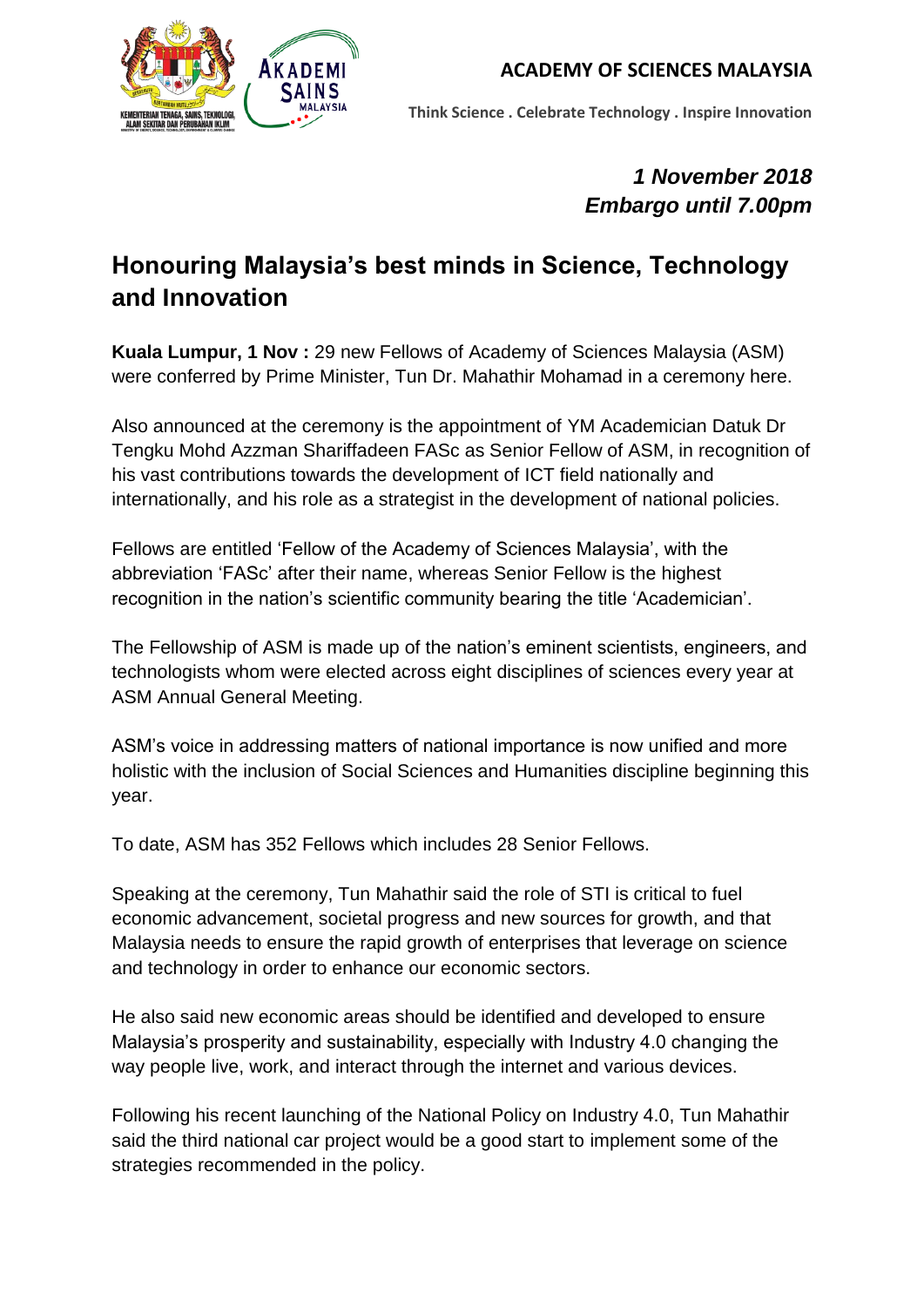

**Think Science . Celebrate Technology . Inspire Innovation**

"Out of 21 Malaysian industries, the automotive industry is classified as a pace-setter due to the level of knowledge and innovation capacity built up over the years since Malaysia first embarked on car manufacturing", he said, referring to MYKE-III report in 2017 by EPU.

"ASM had been supportive of this initiative, and I hope they will facilitate the collaborative network approach and engage with relevant partners to provide input towards making this (third national car) project a reality".

The ceremony also witnessed the announcement of 24 recipients of the Top Research Scientists Malaysia (TRSM) 2018.

TRSM is an initiative by ASM to identify and recognise leading Malaysian research scientists who are actively translating their research into meaningful and impactful outcomes that significantly contribute to the nation's socio-economic transformation.

Since its inception in 2010, TRSM is open to researchers nationwide and the number of recipients has now grown to a total of 157.

YB Isnaraissah Munirah Majilis, the Deputy Minister of Energy, Science, Technology, Environment and Climate Change presented the recognition to all 24 recipients this year.

During her speech at the ceremony, she emphasized that Malaysia has no shortage of world class researchers, but they must now focus on cross-discipline and demand-driven collaborations.

The Ministry of Energy, Science, Technology, Environment and Climate Change (MESTECC) proposed that from 2019 onwards researchers employed by the government are allowed to work in related industries bridge the innovation chasm and build competitiveness among home-grown industries.

"This approach can further build the capacity of researchers and transfer knowledge from their research, and industry players can be more adoptive to advanced technologies and produce more demand-driven products and services confidently", she said.

President of ASM, Professor Datuk Dr Asma Ismail FASc spoke of three challenges for STI to progress in Malaysia; weak STI governance, fragmented and disconnected STI landscape, and ineffective resource allocation for R&D.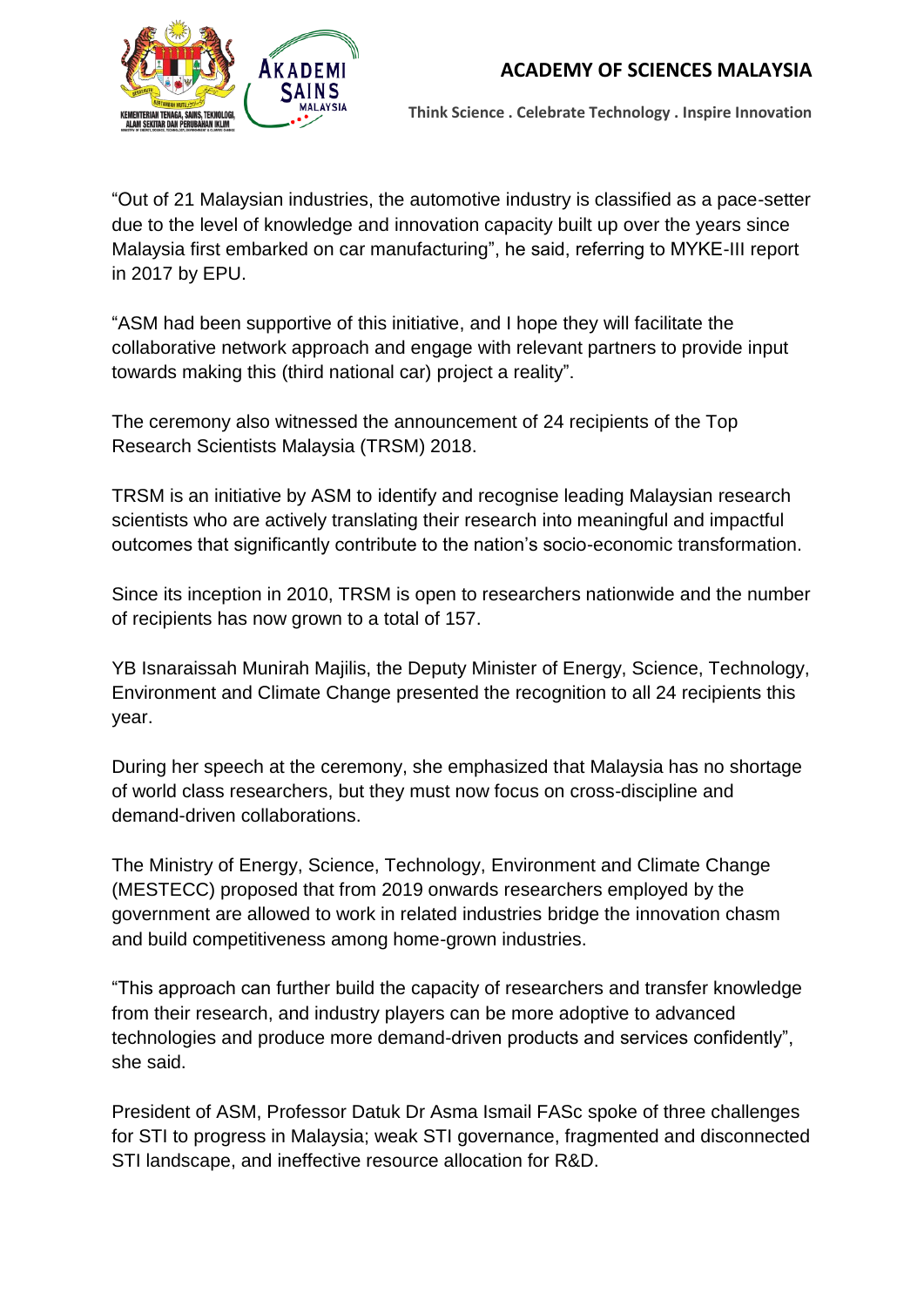

**Think Science . Celebrate Technology . Inspire Innovation**

To address these challenges, ASM recommends a parliament select committee on STI to be formed to create more engagements between law makers and stakeholders in discussing STI related issues.

ASM also proposed to form a National STI Action Council to develop and promote national STI strategies, and to establish Malaysian Research, Innovation Enterprise Agency (MyRIE) to enable economic-oriented research across industry sectors to be impactful.

"I hope that the mentioned proposal would get consideration from the Government. Strengthening STI is undeniably pivotal for a progressive Malaysia", she said.

**- END –**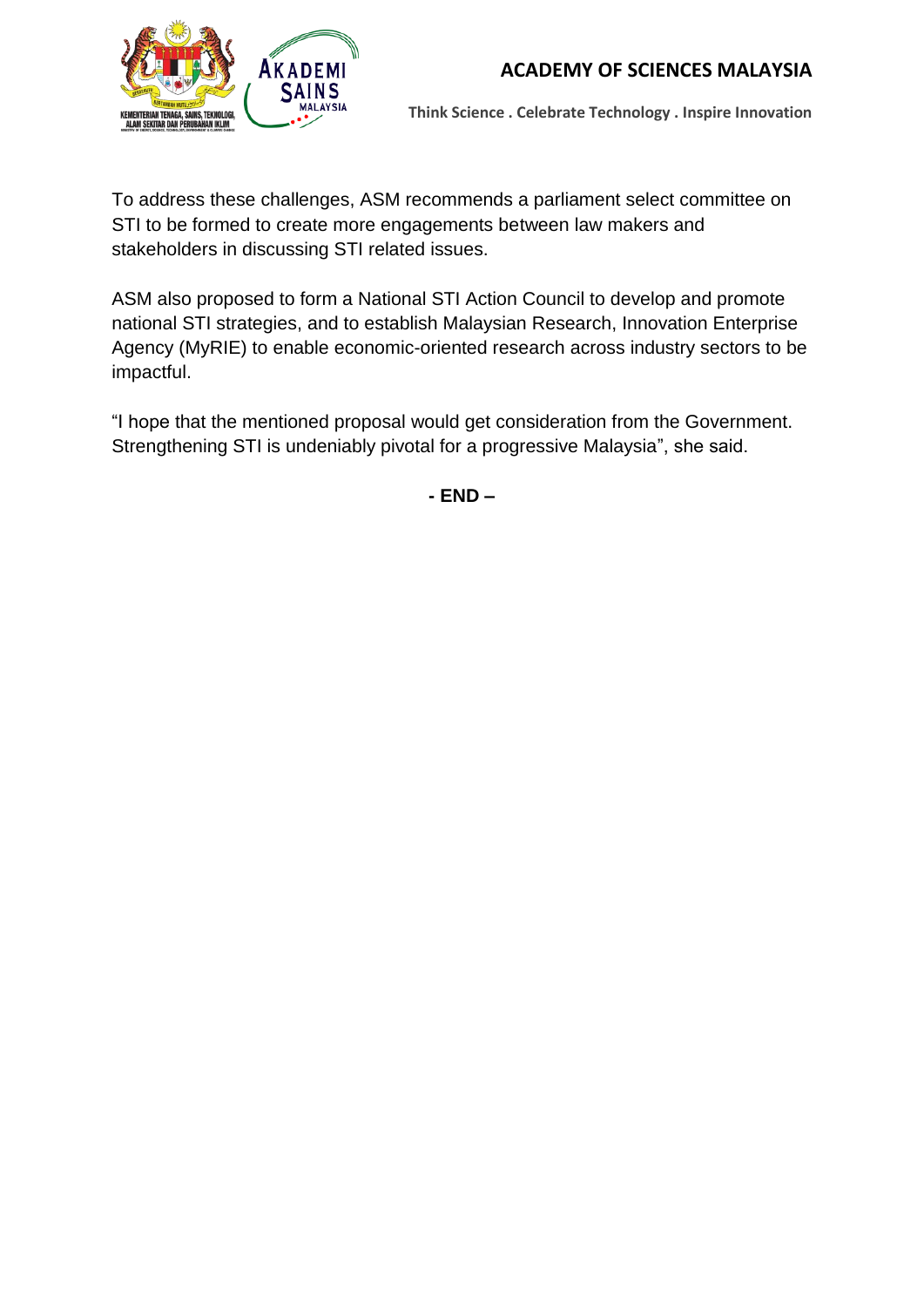

**Think Science . Celebrate Technology . Inspire Innovation**

#### **ATTACHMENT**

| <b>ASM Senior Fellow 2018</b>                                         |                                                               |  |  |  |
|-----------------------------------------------------------------------|---------------------------------------------------------------|--|--|--|
| <b>Name</b>                                                           | <b>Discipline</b>                                             |  |  |  |
| YM Academician Datuk Dr Tengku Mohd Azzman<br>Shariffadeen FASc       | <b>Foundation Fellow</b><br>IT & Computer Sciences Discipline |  |  |  |
| <b>ASM Fellows 2018</b>                                               |                                                               |  |  |  |
| <b>Name</b>                                                           | Organisation                                                  |  |  |  |
| <b>Biological, Agricultural and Environmental Sciences Discipline</b> |                                                               |  |  |  |
| Professor Dato' Dr Ismail Sahid FASc                                  | Universiti Kebangsaan Malaysia                                |  |  |  |
| Professor Dr Mazlan Abd Ghaffar FASc                                  | Universiti Malaysia Terengganu                                |  |  |  |
| Professor Dato' Dr Mohd Yazid Abd Manap FASc                          | Universiti Putra Malaysia                                     |  |  |  |
| Professor Dr Paridah Md Tahir FASc                                    | Universiti Putra Malaysia                                     |  |  |  |
| Associate Professor Dr Siti Aisah Alias FASc                          | University of Malaya                                          |  |  |  |
| <b>Chemical Sciences Discipline</b>                                   |                                                               |  |  |  |
| Professor Dr Chuah Cheng Hock FASc                                    | University of Malaya                                          |  |  |  |
| Professor Dr Gan Seng Neon FASc                                       | University of Malaya                                          |  |  |  |
| Professor Dr Khalijah Awang FASc                                      | University of Malaya                                          |  |  |  |
| Professor Dr Mansor Ahmad @ Ayob FASc                                 | Universiti Putra Malaysia                                     |  |  |  |
| <b>Engineering Sciences Discipline</b>                                |                                                               |  |  |  |
| Professor Ir Dr Abdul Aziz Abdul Raman<br><b>FASc</b>                 | University of Malaya                                          |  |  |  |
| Datuk Ir Abdul Kadir Mohd Din FASc                                    | SAJ Ranhill Sdn Bhd                                           |  |  |  |
| Professor Sr Dr Mazlan Hashim FASc                                    | Universiti Teknologi Malaysia                                 |  |  |  |
| Professor Dr Mohd Adzir Mahdi FASc                                    | Universiti Putra Malaysia                                     |  |  |  |
| <b>IT &amp; Computer Sciences Discipline</b>                          |                                                               |  |  |  |
| Professor Ir Dr Goi Bok Min FASc                                      | University Tunku Abdul Rahman                                 |  |  |  |
| Professor Dr Mohamed Ridza Wahiddin<br><b>FASc</b>                    | International Islamic University Malaysia                     |  |  |  |
| Professor Dr Tharek Abd Rahman FASc                                   | Universiti Teknologi Malaysia                                 |  |  |  |
| <b>Mathematics, Physics and Earth Sciences Discipline</b>             |                                                               |  |  |  |
| Professor Datuk Ts Dr Shahrin Sahib FASc                              | Universiti Teknikal Malaysia Melaka                           |  |  |  |
| Professor Dato' Dr Abd Aziz Tajuddin FASc                             | Universiti Sains Malaysia                                     |  |  |  |
| Professor Dr Maslina Darus FASc                                       | Universiti Kebangsaan Malaysia                                |  |  |  |
| Professor Dr Sahrim Ahmad FASc                                        | Universiti Kebangsaan Malaysia                                |  |  |  |
| <b>Medical and Health Sciences Discipline</b>                         |                                                               |  |  |  |
| Professor Dr Ngeow Yun Fong FASc                                      | University Tunku Abdul Rahman                                 |  |  |  |
| Professor Dr Onn Hashim FASc                                          | University of Malaya                                          |  |  |  |
| Professor Dato' Dr Ravindran Jegasothy<br><b>FASc</b>                 | <b>MAHSA University</b>                                       |  |  |  |
| Professor Dato' Dr Syed Mohamed Aljunid Syed<br>Junid FASc            | Universiti Kebangsaan Malaysia                                |  |  |  |
| <b>Science &amp; Technology Development and Industry Discipline</b>   |                                                               |  |  |  |
| Tan Sri Dato' (Dr) Ir Gan Thian Leong FASc                            | <b>Brunsfield International Group</b>                         |  |  |  |
| *Continued to next page                                               |                                                               |  |  |  |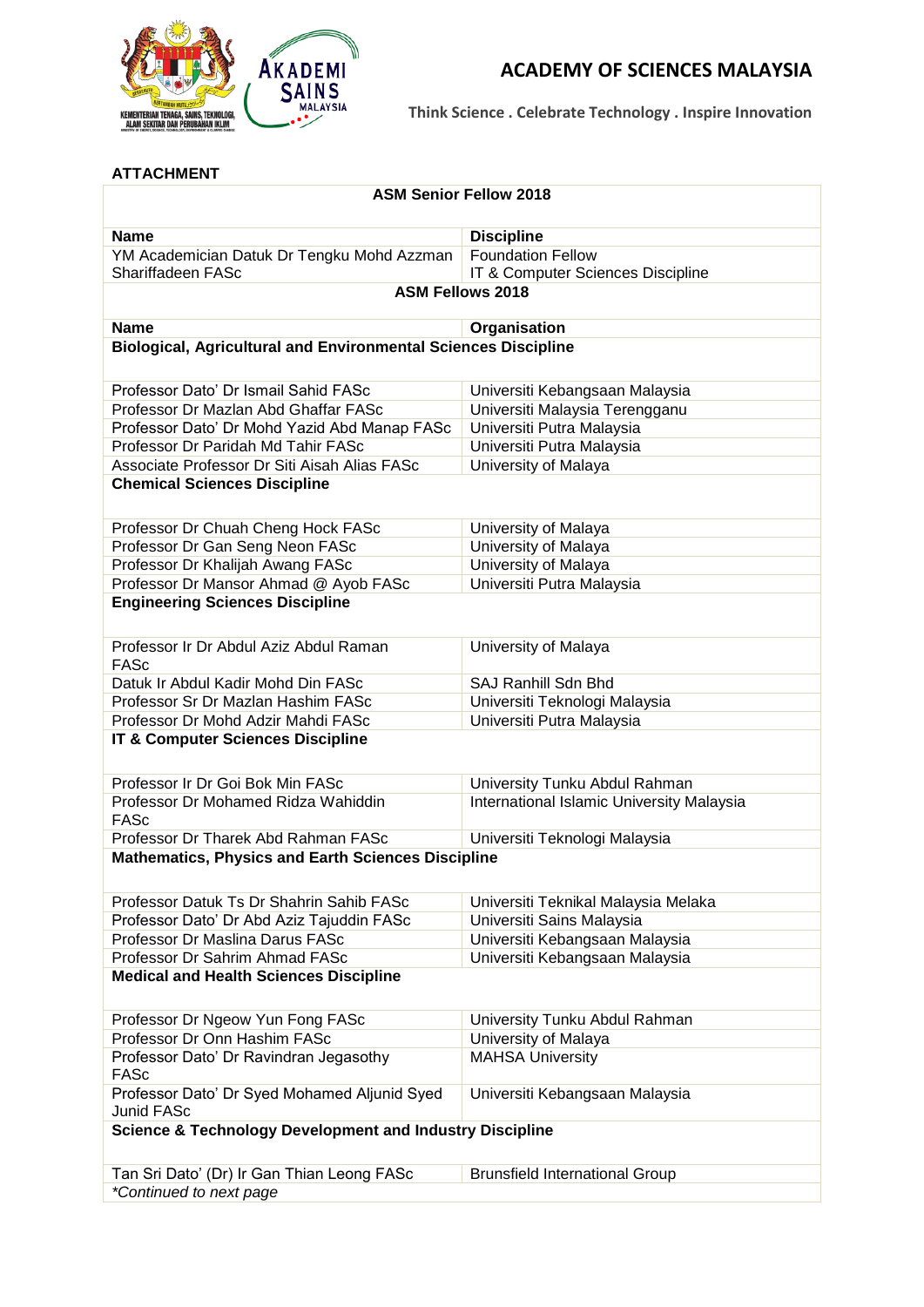

**Think Science . Celebrate Technology . Inspire Innovation**

| Professor Ir Dr Lee Sze Wei FASc                                 | Tunku Abdul Rahman University College                      |
|------------------------------------------------------------------|------------------------------------------------------------|
| Dr Raslan Ahmad FASc                                             | Malaysian Industry-Government Group<br>for High Technology |
| <b>Social Science &amp; Humanities</b>                           |                                                            |
| Professor Dr Mahendhiran Sanggaran<br>Nair FASc                  | Monash University Malaysia                                 |
| Distinguished Professor Datuk Dr Shamsul Amri<br>Baharuddin FASc | Universiti Kebangsaan Malaysia                             |

| <b>Top Research Scientists Malaysia 2018</b>        |                                                     |                                                                         |  |  |
|-----------------------------------------------------|-----------------------------------------------------|-------------------------------------------------------------------------|--|--|
| <b>Name</b>                                         | Organisation                                        | <b>Area of Expertise</b>                                                |  |  |
| Professor Dr Abdul Rashid<br><b>Mohamed Shariff</b> | Universiti Putra Malaysia                           | Agricultural Information<br>System and Technology                       |  |  |
| Associate Professor Ir Dr Aduwati<br>Sali           | Universiti Putra Malaysia                           | <b>Mobile and Satellite</b><br>Communications                           |  |  |
| Professor Dr Ahmad Zaharin Aris                     | Universiti Putra Malaysia                           | Environmental Chemistry and<br>Analysis                                 |  |  |
| Professor Dr Chai Siang Piao                        | <b>Monash University</b>                            | <b>Catalyst and Reaction</b><br>Engineering                             |  |  |
| Associate Professor Dr Chan<br>Yoke Fun             | Universiti of Malaya                                | <b>Medical Virology</b>                                                 |  |  |
| Professor Dr Chong Kok Keong                        | Universiti Tunku Abdul Rahman                       | Solar Energy Technology                                                 |  |  |
| Dr Hafizal Mohamad                                  | <b>MIMOS</b>                                        | Wireless Communication and<br>Technologies                              |  |  |
| Professor Dr Ida Idayu Muhamad                      | Universiti Teknologi Malaysia                       | <b>Food and Biomaterial Process</b><br>Engineering                      |  |  |
| Professor Dr Lean Hooi Hooi                         | Universiti Sains Malaysia                           | <b>Time Series Econometrics</b>                                         |  |  |
| Professor Dr Lee Yeong Yeh                          | Universiti Sains Malaysia                           | Neurogastroenterology and<br>Motility                                   |  |  |
| Professor Dr Leong Chee Onn                         | <b>International Medical University</b><br>Malaysia | Molecular Pathogenesis of<br>Cancer and Drug Target<br><b>Discovery</b> |  |  |
| Professor Ir Dr Lim Yun Seng                        | Universiti Tunku<br>Abdul Rahman                    | <b>Smart Grid and Renewable</b><br>Energy                               |  |  |
| Professor Dr Mohamad Kamal A<br>Rahim               | Universiti Teknologi Malaysia                       | Antenna Technology                                                      |  |  |
| Professor Dr Mohd Razman<br>Salim                   | Universiti Teknologi Malaysia                       | Waste Management and<br><b>Wastewater Treatment</b><br>Technologies     |  |  |
| Professor Dr Mohd Talib Latif                       | Universiti Kebangsaan Malaysia                      | Environmental Issues and<br>Assessment                                  |  |  |
| Professor Ir Dr Ng Kok Sum                          | University of Nottingham,<br>Malaysia               | <b>Chemical Engineering Design</b><br>and Process Simulation            |  |  |
| Professor Dr Noordin Mohd Yusof                     | Universiti Teknologi Malaysia                       | Machining and Production<br>Engineering                                 |  |  |
| Dr Nordin Ramli                                     | <b>MIMOS</b>                                        | Wireless Communication and<br>Technologies                              |  |  |
| Professor Dr Rozita Rosli                           | Universiti Putra Malaysia                           | <b>Medical Genetics</b>                                                 |  |  |
| Professor Datin Dr Rubiyah Yusof                    | Universiti Teknologi Malaysia                       | Artificial Intelligence, Control<br>Systems and Machine Vision          |  |  |
| Professor Ir Dr Sharifah Rafidah<br>Wan Alwi        | Universiti Teknologi Malaysia                       | <b>Chemical and Process Design</b><br>Engineering                       |  |  |
|                                                     |                                                     |                                                                         |  |  |

*\*Continued to next page*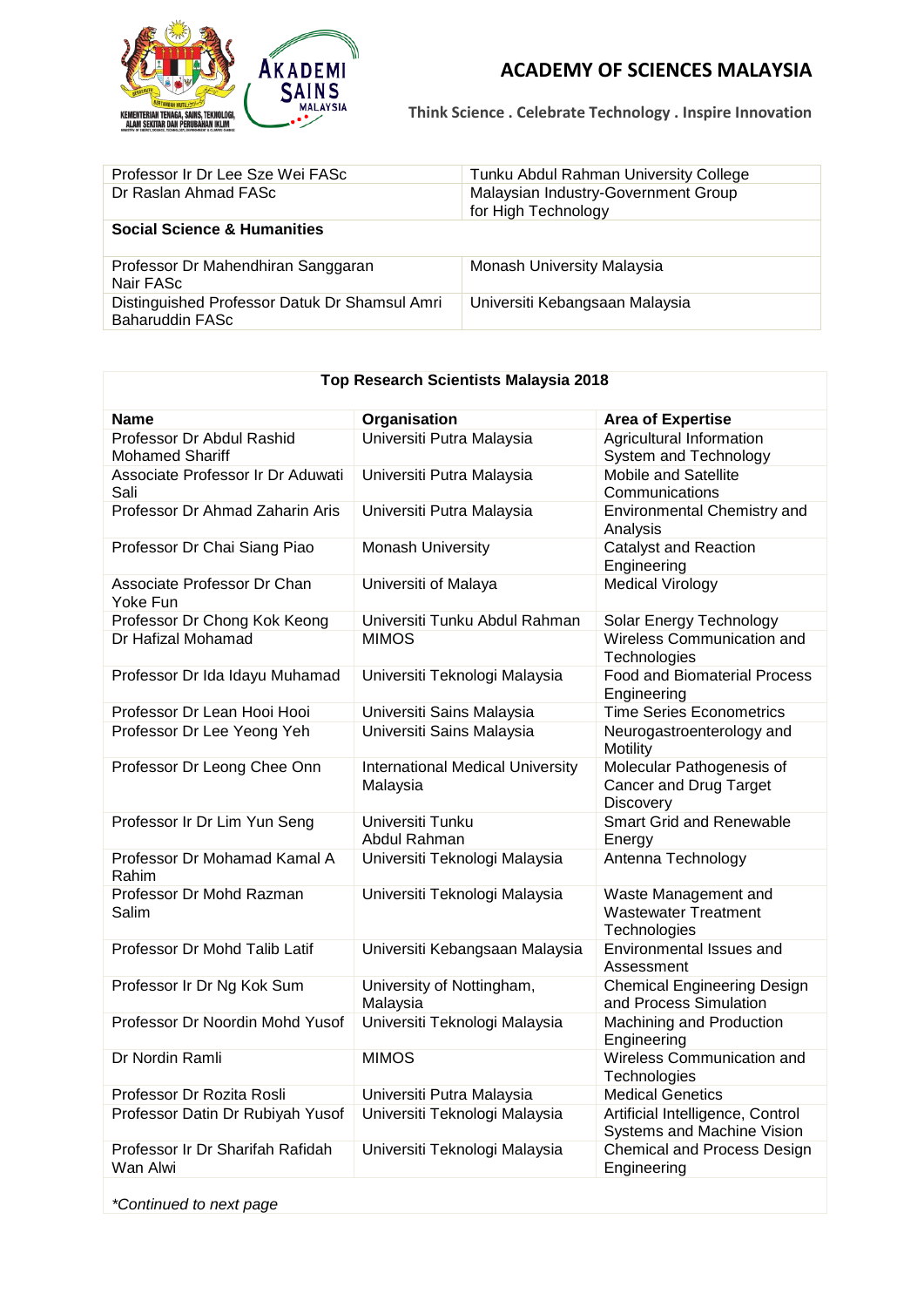

**Think Science . Celebrate Technology . Inspire Innovation**

| Professor Dr Sharul Kamal<br>Abdul Rahim | Universiti Teknologi Malaysia  | Antenna Technology                            |
|------------------------------------------|--------------------------------|-----------------------------------------------|
| Professor Ir Dr Siti Kartom<br>Kamarudin | Universiti Kebangsaan Malaysia | Fuel Cell                                     |
| Professor Dr Suraini Abd Aziz            | Universiti Putra Malaysia      | Industrial and Environmental<br>Biotechnology |

### **For profile of the new ASM Fellows and TRSM 2018 recipients: [http://www.akademisains.gov.my/expert\\_network](http://www.akademisains.gov.my/expert_network)**

**~ END ~**

#### **About Academy of Sciences Malaysia**

The Academy of Sciences Malaysia (ASM) is body established by the government by an Act of Parliament. ASM's main function is to the nation's Thought Leader for matters related to science, engineering, technology and innovation. ASM also pursue excellence in these fields for the benefit of mankind.

ASM provides the advisory input and expert opinion by harnessing the expertise, knowledge, wisdom and network of its Fellows who are elected among the nation's eminent scientists, engineers, and technologists. Currently, ASM Fellowship stands at 352 Fellows which includes 28 Senior Fellows.

#### **About Top Research Scientists Malaysia**

The Academy of Sciences Malaysia (ASM) embarked on the Top Research Scientists Malaysia (TRSM) initiative in 2010 to identify and recognise leading Malaysian research scientists who are actively pushing the boundaries of research and development to generate new knowledge, make discoveries, create value-added opportunities and translate their research into meaningful and impactful outcomes that significantly contribute to the socio-economic transformation of the nation.

TRSM database serves as a centralised point of reference for researchers who are still active in R&D and to create a hub for knowledge generation and dissemination that can spur the Science, Technology and Innovation (STI) growth in Malaysia. The TRSM can be role models of excellence, mentors to the next generation, leaders to forge the STI agenda of the nation and pool of potential research scientists for international recognition.